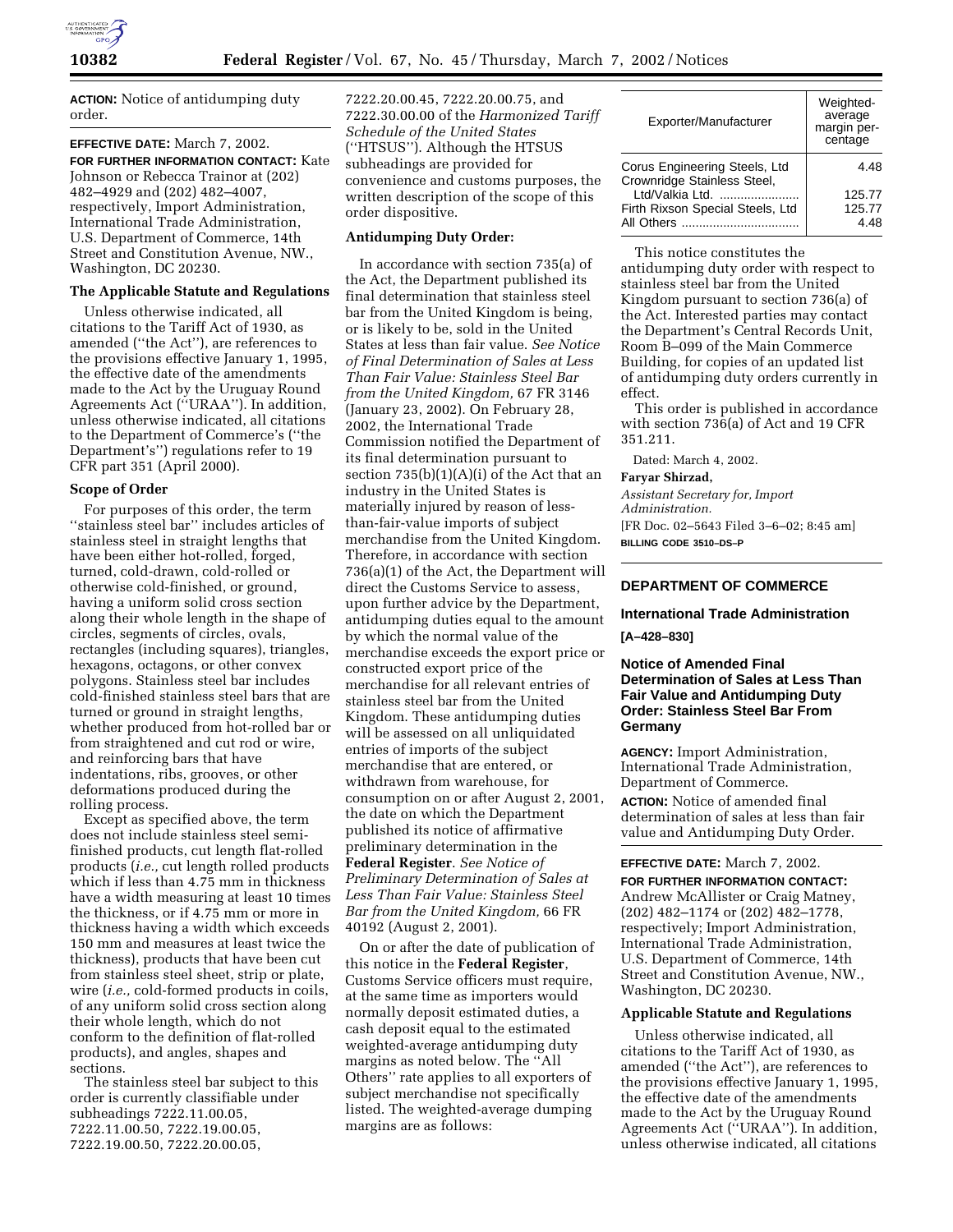to the Department of Commerce (''Department'') regulations are to 19 CFR part 351 (April 2000).

#### **Scope of Order**

For purposes of this order, the term ''stainless steel bar'' includes articles of stainless steel in straight lengths that have been either hot-rolled, forged, turned, cold-drawn, cold-rolled or otherwise cold-finished, or ground, having a uniform solid cross section along their whole length in the shape of circles, segments of circles, ovals, rectangles (including squares), triangles, hexagons, octagons, or other convex polygons. Stainless steel bar includes cold-finished stainless steel bars that are turned or ground in straight lengths, whether produced from hot-rolled bar or from straightened and cut rod or wire, and reinforcing bars that have indentations, ribs, grooves, or other deformations produced during the rolling process.

Except as specified above, the term does not include stainless steel semifinished products, cut length flat-rolled products (*i.e.*, cut length rolled products which if less than 4.75 mm in thickness have a width measuring at least 10 times the thickness, or if 4.75 mm or more in thickness having a width which exceeds 150 mm and measures at least twice the thickness), products that have been cut from stainless steel sheet, strip or plate, wire (*i.e.,* cold-formed products in coils, of any uniform solid cross section along their whole length, which do not conform to the definition of flat-rolled products), and angles, shapes and sections.

The stainless steel bar subject to this investigation is currently classifiable under subheadings 7222.11.00.05, 7222.11.00.50, 7222.19.00.05, 7222.19.00.50, 7222.20.00.05, 7222.20.00.45, 7222.20.00.75, and 7222.30.00.00 of the *Harmonized Tariff Schedule of the United States* (''HTSUS''). Although the HTSUS subheadings are provided for convenience and customs purposes, the written description of the scope of this investigation is dispositive.

#### **Amended Final Determination**

On January 15, 2002, the Department determined that stainless steel bar from Germany is being sold in the United States at less than fair value (''LTFV''), as provided in section 735(a) of the Act. *See Notice of Final Determination of Sales at Less Than Fair Value: Stainless Steel Bar from Germany*, 67 FR 3159 (January 23, 2002) (''*SSB Germany Final Determination*''). On January 28, 2002, we received ministerial error allegations, timely filed pursuant to 19

 $CFR 351.224(c)(2)$ , from the BGH Group of Companies (''BGH''), Edelstahl Witten-Krefeld GmbH (''EWK'') and Krupp Edelstahlprofile (''KEP'') regarding the Department's final margin calculations. 1 BGH, EWK and KEP requested that we correct the errors and publish a notice of amended final determination in the **Federal Register**, pursuant to 19 CFR 351.224(e). BGH's submission alleges that the Department inadvertently failed to fully incorporate certain intended revisions to variable cost of manufacturing and to factory overhead in its programming language. EWK and KEP assert that there was a flaw in the programming language used for model matching.

The petitioners in this proceeding did not submit comments on the BGH, EWK or KEP's ministerial error allegations.

In accordance with section 735(e) of the Act, we have determined that ministerial errors in the calculation of BGH's home market variable cost of manufacturing and factory overhead were made in our final margin calculations. Also, we have determined that there were ministerial errors in the computer programming in our final margin calculations for EWK and KEP. In addition, because the margin programs are identical in this respect for each of the four respondents in this investigation, we have revised the final determination margin programs for all four respondents. For a detailed discussion of the above-cited ministerial error allegation and the Department's analysis, *see* Memorandum to Richard W. Moreland, ''Allegation of Ministerial Error; Final Determination in the Antidumping Duty Investigation of Stainless Steel Bar from Germany'' dated February 22, 2002, which is on file in the Central Records Unit (''CRU''), room B–099 of the main Department building.

Therefore, in accordance with 19 CFR 351.224(e), we are amending the final determination of the antidumping duty investigation of stainless steel bar from Germany to correct these ministerial errors. The ''All Others'' rate has been revised as well. The revised final weighted-average dumping margins are as follows:

| Exporter/manu-<br>facturer  | Original<br>weighted-<br>average<br>margin per-<br>centage | Revised<br>weighted-<br>average<br>margin per-<br>centage |
|-----------------------------|------------------------------------------------------------|-----------------------------------------------------------|
| <b>BGH</b><br><b>Finsal</b> | 16.62<br>4.31                                              | 13.63<br>4.17                                             |

1We did not receive ministerial error allegations concerning the final determination margin calculations for Walzwerke Einsal GmbH (''Einsal'').

| Exporter/manu-<br>facturer | Original<br>weighted-<br>average<br>margin per- | Revised<br>weighted-<br>average<br>margin per- |
|----------------------------|-------------------------------------------------|------------------------------------------------|
|                            | centage                                         | centage                                        |
| $EWK$<br>KEP<br>All Others | 15.54<br>32.24<br>17.77                         | 15.40<br>32.32<br>16.96                        |

#### **Antidumping Duty Order**

In accordance with section 735(a) of the Act, the Department published its final determination that stainless steel bar from Germany is being, or is likely to be, sold in the United States at LTFV. *See SSB Germany Final Determination.* On February 28, 2002, the International Trade Commission notified the Department of its final determination pursuant to section 735(b)(1)(A)(i) of the Act that an industry in the United States is materially injured by reason of LTFV imports of subject merchandise from Germany. Therefore, in accordance with section 736(a)(1) of the Act, the Department will direct the Customs Service to assess, upon further advice by the Department, antidumping duties equal to the amount by which the normal value of the merchandise exceeds the export price or constructed export price of the merchandise for all relevant entries of stainless steel bar from Germany. These antidumping duties will be assessed on all unliquidated entries of imports of the subject merchandise that are entered, or withdrawn from warehouse, for consumption on or after August 2, 2001, the date on which the Department published its notice of affirmative preliminary determination in the **Federal Register** (66 FR 40214).

On or after the date of publication of this notice in the **Federal Register**, Customs Service officers must require, at the same time as importers would normally deposit estimated duties, a cash deposit equal to the estimated weighted-average antidumping duty margins as noted below. The ''All Others'' rate applies to all exporters of subject merchandise not specifically listed. The weighted-average dumping margins are as follows:

| Exporter/manufacturer | Revised<br>weighted-<br>average<br>margin per-<br>centage |
|-----------------------|-----------------------------------------------------------|
|                       | 13.63                                                     |
|                       | 4.17                                                      |
|                       | 15.40                                                     |
|                       | 32.32                                                     |
|                       | 16.96                                                     |
|                       |                                                           |

This notice constitutes the

antidumping duty order with respect to